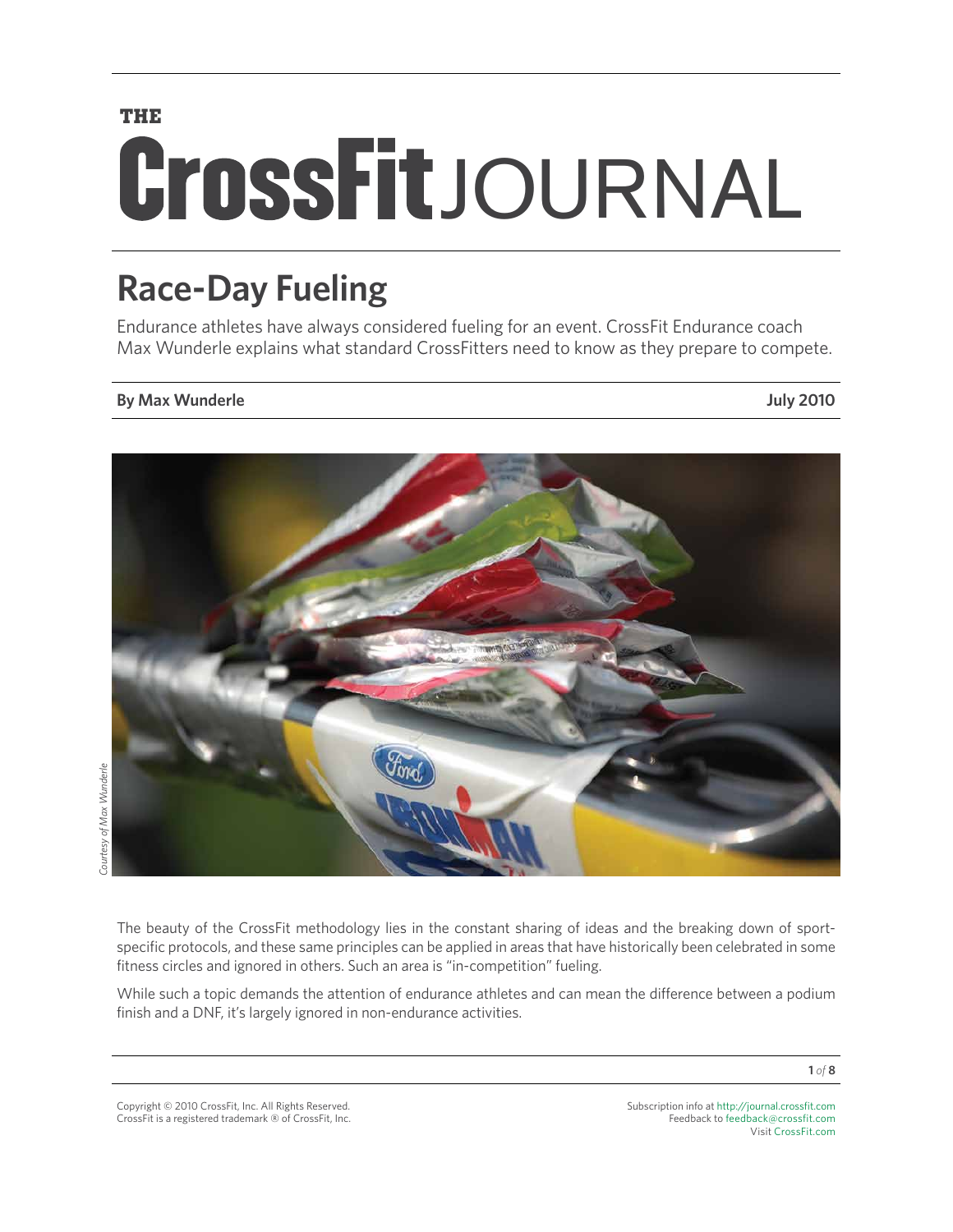# **Nutrition Protocol**

The concept of race-day nutrition is a cornerstone of the endurance community. First, there are three elements to competition fueling—nutrition, hydration and electrolyte management. Let's start with nutrition.

If, however, the CrossFit athlete will be engaging in multiple WODs over the course of one, two or three days, we will want to see a larger portion of carbohydrate consumed to top off our glycogen stores.

Sports drinks, gels, bars, Fig Newtons, bananas, sweet potatoes, peanut-butter-and-jelly sandwiches and even pizza have all been used as sources of nutrition for various endurance events lasting over four hours. At a minimum, we will want to clarify our needs from a caloric standpoint.

Muscles store carbohydrate as glycogen (long-term stored energy). This glycogen energy source is tapped out at about 2,000 calories for a trained triathlete. Why is this important? Because this fuel source is only good for about 1.5-2 hours of high-intensity performance. So, for those of you with plans on racing events that will end in about 1.5 hours, race-day nutrition isn't as critical as for those competing in events lasting more than 2 hours. In a situation like the CrossFit Games, the replenishment of calories becomes the burden, not fueling during competition.

# **Pre-Competition Nutrition—CrossFitter**

From an everyday perspective, fueling can remain as it is achieved in a Paleo or Zone protocol. If, however, the CrossFit athlete will be engaging in multiple WODs over the course of one, two or three days, we will want to see a larger portion of carbohydrate consumed to top off our glycogen stores. Sweet potatoes are a good choice for athletes following either a Zone or Paleo protocol. From a quantity standpoint, the athlete should look to eat approximately two additional blocks of carbohydrate during the breakfast and lunch before the first day of competition. Dinner is less relevant as complex carbohydrates will not process for about 18 hours. If a competition is multiple days, the lunch and breakfast protocols can be followed for dinner as well.

# **Pre-Competition Nutrition—CrossFit Endurance**

Assuming an event will last three hours or more, the same protocol as shown above is appropriate. The goal is the same: consuming a measured ratio of macronutrients with a carbohydrate bias to top off one's glycogen stores.



*When preparing for a multi-WOD day, CrossFitters can borrow some fueling wisdom from endurance athletes.*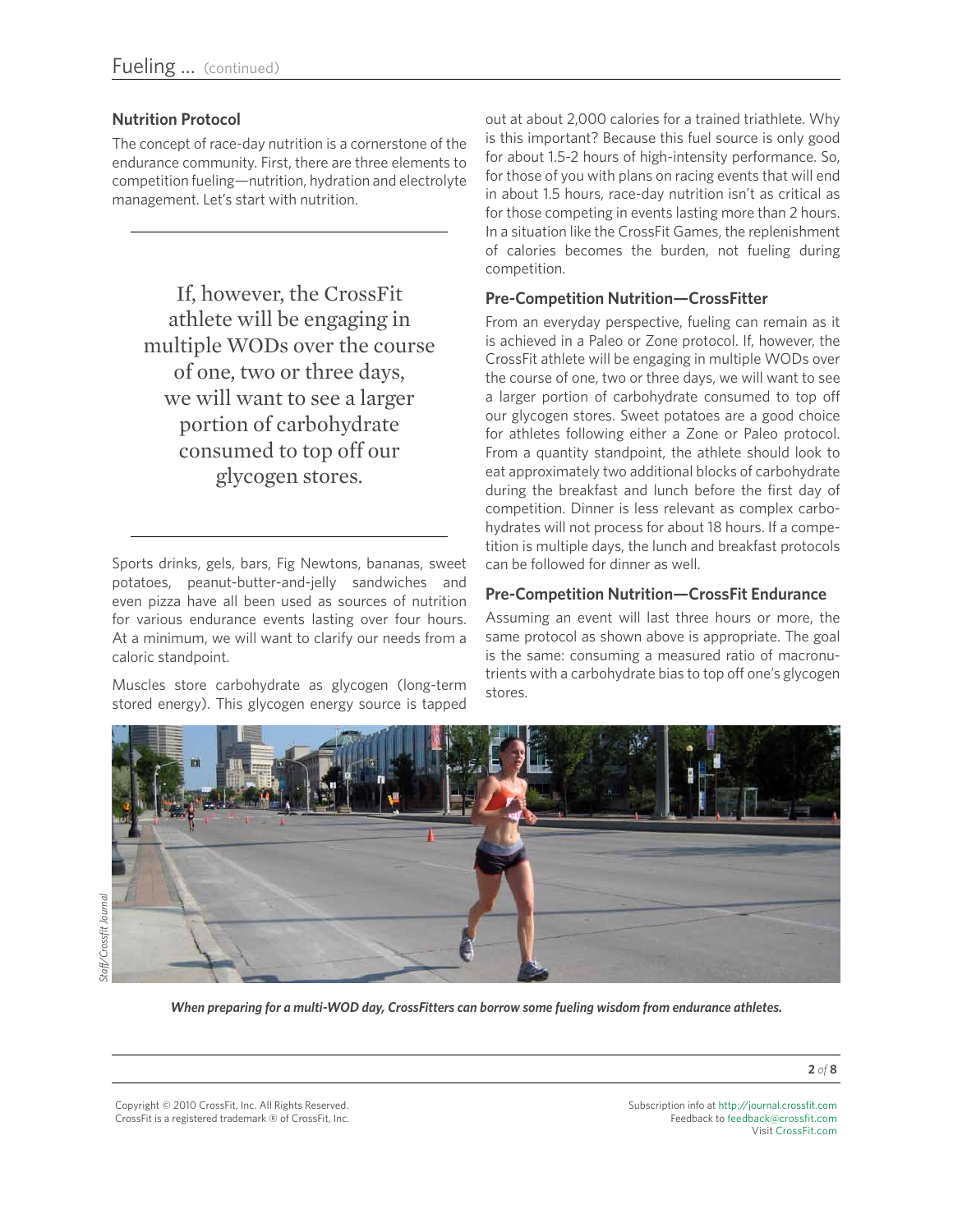# **In-Competition Nutrition—CrossFitter**

As virtually all WODs are less than 1 hour, no additional nutrition consumption is needed.

## **In-Competition Nutrition—CrossFit Endurance**

Now that you are aware of how much energy your body can store (approximately 2,000 calories), we need to identify how many calories are being burnt and how to replace those calories to perform between three and 17 hours. Caloric burn rates can vary anywhere between 400-750 calories per hour depending on the specific individual and effort being given.

The second part of our equation is identifying how many calories our bodies can process and turn into energy in that same time period. This again can vary between 300-550 calories per hour. Confirming this number is very personal and should be established during training rides or runs. Success begins by starting with about 300 calories per hour (for a 140-170 lb. male) and monitoring your energy levels both during and after exercise. The following information can be reviewed to see how the body demands more protein and fat as the time of an event increases (we will review hydration and electrolyte protocols later in this piece):

## **90 Minutes-4 Hours**

Glycogen is depleted.

Fueling transitions to glucose/carbohydrate.

Isotonics or gel/water should be the source of calories.

Target should be 300 calories per hour/20 oz. of water.

Electrolytes begin to have larger role.

# **4-12 Hours**

Intensity trends lower.

Fueling moves from glucose to fat.

Carbohydrate loading must continue to fuel fat burning.

Electrolytes must be replaced at 500-2,000 milligrams per hour.

## **12-18 Hours**

Carbohydrate contributes 50 percent of energy vs. 80 percent at lower levels.

Protein is now needed to provide approximately 10 percent of calories.

Fat now bears a 20-35 percent burden of total calories.



Copyright © 2010 CrossFit, Inc. All Rights Reserved. CrossFit is a registered trademark ‰ of CrossFit, Inc.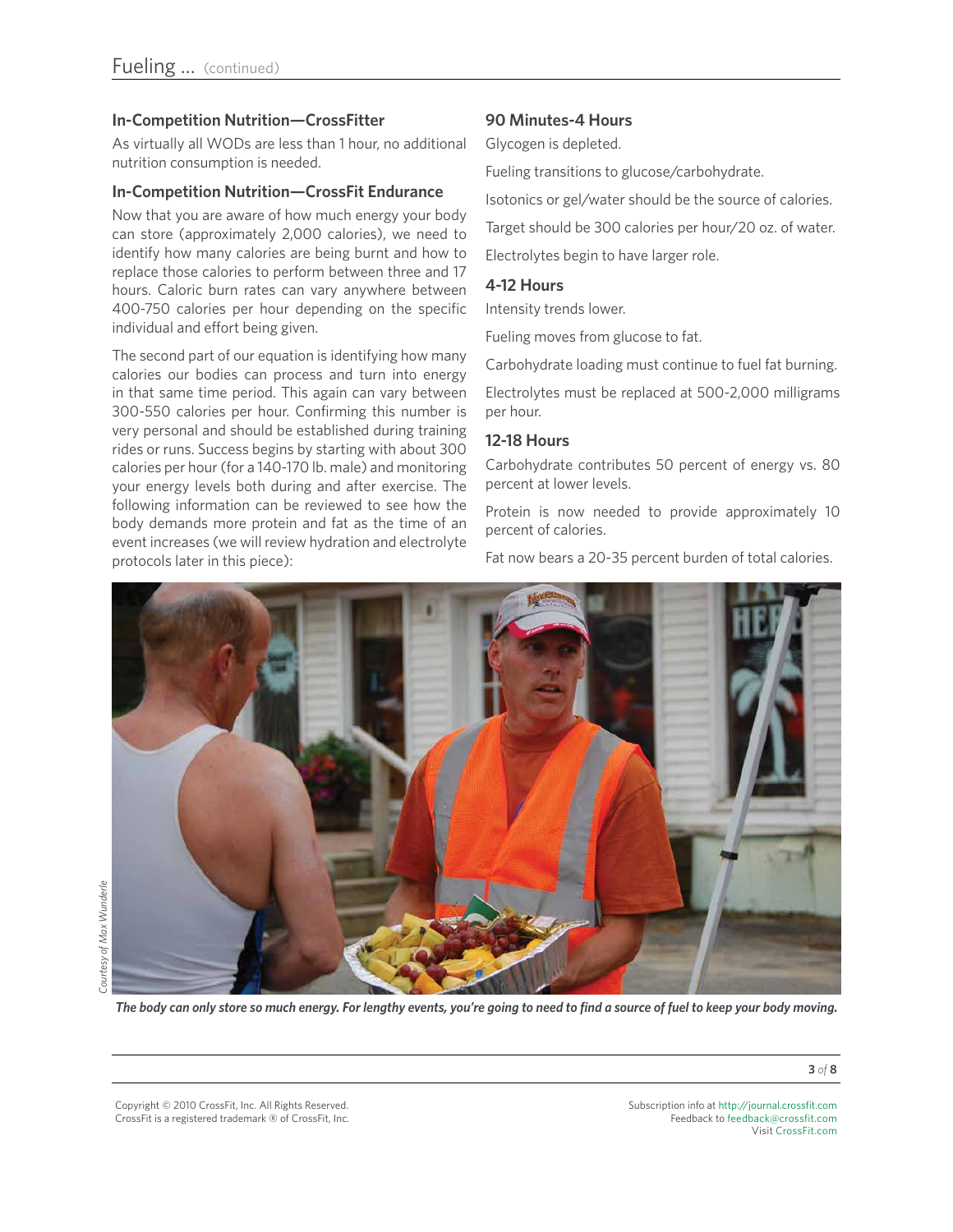Electrolyte and water prescription remains the same as in the 4-12 hour period.

Total consumption is 300-600 calories per hour and breakdown is 60-70 percent carbohydrates, 20-30 percent fat, 10-15 percent protein.

Potassium should be replaced once every 3-4 hrs (via electrolytes or bananas).

(Source: *The Paleo Diet for Athletes* by Dr. Loren Cordain—2005)

# **Post-Competition Nutrition—CrossFitter**

In this recovery scenario, a blend of carbohydrate and protein to the tune of 3:1 or 4:1 is ideal. This ratio ensures a quick channeling of carbohydrate to the muscles to replenish glycogen and includes much-needed protein for muscle repair. From a Paleo Diet perspective, many athletes will explore sweet potatoes and bananas for carbohydrate sources, then go "off the reservation" with a scoop of whey protein. These items can be mixed with coconut water to taste. The other end of the 3:1 spectrum is chocolate milk. Further fueling past the recovery period will feature a return to a normal Paleo or Zone protocol with appropriate quantities of all three macronutrients—protein, carbohydrate and fat.

> From a Paleo Diet perspective, many athletes will explore sweet potatoes and bananas for carbohydrate sources then go "off the reservation" with a scoop of whey protein.

# **Post-Competition Nutrition—CrossFit Endurance**

The post-competition protocol for a CrossFit Endurance athlete is identical to that of the CrossFitter.



*Use caution when fueling during events. Mistakes can be costly.*

## **Caution**

Finally, here are a couple of "watch outs" and thoughts around deviating from this program. For those of you thinking you can simply down all your calories at the beginning of each hour, think again. If you flood your digestive tract with too many calories, you will force your heart to pump a disproportionate amount of blood to your stomach. This takes vital blood away from the muscles you need to compete. At the other end of the spectrum, training at 90-95 percent max of your maximum heart rate (or rate of perceived exertion) will disallow proper digestion as your body will flow a disproportionate amount of blood to your muscles and away from your stomach. This is the cause of so many "reversals" (or vomiting), which cause so many longerdistance athletes to lose vital nutrition and consequently DNF.

For those procrastinators trying to catch up in your race by loading up on nutrition missed at previous occasions, you will likely meet the same end as those trying to "forward buy" their nutrition.

So, measured, methodical introduction of calories and measured, methodical use of those calories (60-80 percent of max heart rate or RPE) will ensure your fuel is processed and used as economically and efficiently as possible.

Copyright © 2010 CrossFit, Inc. All Rights Reserved. CrossFit is a registered trademark ‰ of CrossFit, Inc.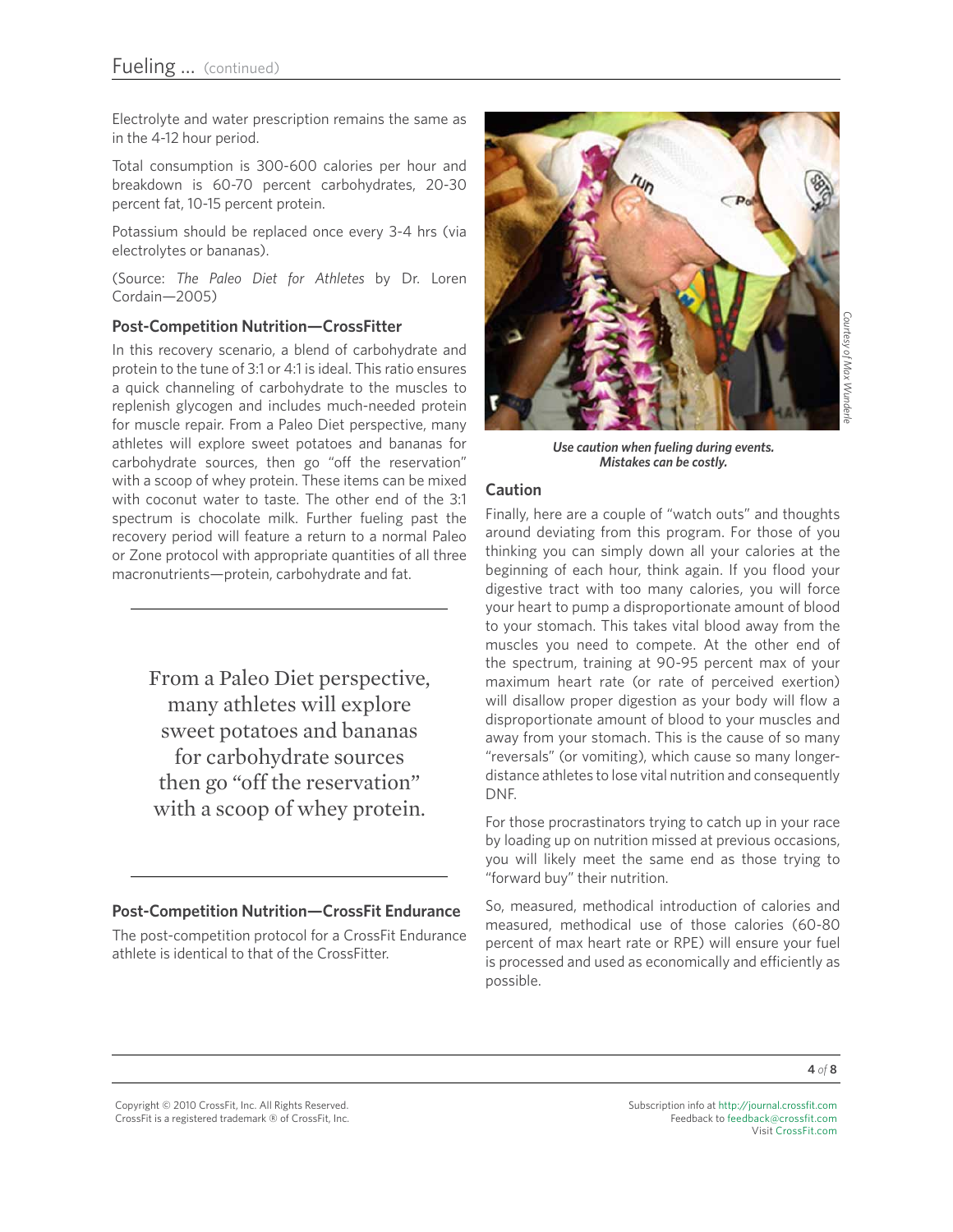# **Hydration Protocol**

# **Pre-Competition Hydration—CrossFitter**

Everyday and pre-competition water protocols are very easy to prescribe. Simply take your weight in pounds, divide by two and drink that number of ounces of water each day. So, a 150-lb. athlete should target consuming 75 oz. of water per day. Should that athlete then train for an hour, that target number would rise by about 16 oz. per hour of training.



*In-competition hydration needs can be calculated with a formula, but heat and humidity can change that equation significantly.*

# **Pre-Competition Hydration—CrossFit Endurance**

The pre-competition hydration protocol for an endurance athlete is identical to the CrossFitter's.

# **In-Competition Hydration—CrossFitter**

Much like the scenario with nutrition, most CrossFit activities are less than 60 minutes. Therefore, no hydration is needed outside of drinking for comfort.

# **In-Competition Hydration—CrossFit Endurance**

From an endurance-hydration perspective, minimum target consumption of water should be about 16 oz.

> Electrolytes are vital to optimal body function. If optimal levels of electrolytes are not maintained, athletes can fall into a state called "hyponatremia."

per hour. This number, however, can sway wildly in more aggressive conditions. For example, if a 170-lb. male is competing/training in a relatively low-humidity environment at 73-76 degrees, the 16-20 oz. per hour target is quite sufficient to ensure optimal hydration levels. Conversely, as the temperature goes up, say 85 degrees with increased levels of humidity, the target consumption levels of water can be as high as 32 oz. per hour. To experiment with various activities and temperature environments, please visit the [Gatorade hydration](http://www.gatorade.co.uk/) [calculator.](http://www.gatorade.co.uk/) This is a very good tool for targeting water consumption, not Gatorade consumption.

# **Post-Competition Hydration—CrossFitter**

No significant protocol changes are necessary. Returning to the half-body-weight-in-ounces prescription will successfully rehydrate the athlete.

**Post-Competition Hydration—CrossFit Endurance** Identical to the CrossFitter.

Copyright © 2010 CrossFit, Inc. All Rights Reserved. CrossFit is a registered trademark ‰ of CrossFit, Inc.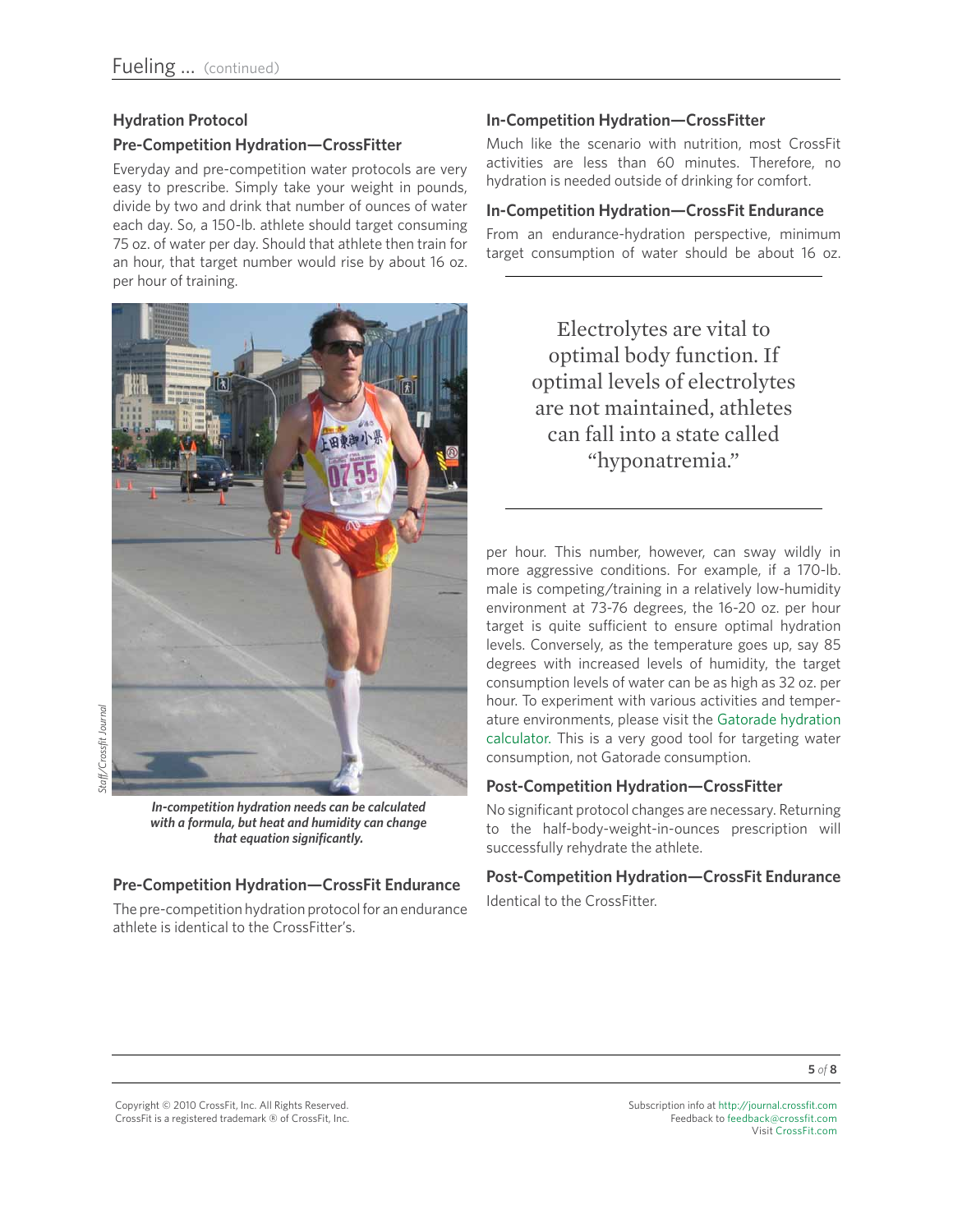| <b>Electrolyte</b> | <b>Role</b>                                                    | <b>Target Dose Per</b><br>8 oz. of Water | <b>Daily Performance Target</b> |
|--------------------|----------------------------------------------------------------|------------------------------------------|---------------------------------|
| Sodium             | Muscle contraction<br>Nerve transmission                       | 150-250 mg                               | 1,500-4,500 mg                  |
| Chloride           | Peak muscle function                                           | $45 - 75$ mg                             | $45 - 75$ mg                    |
| Potassium          | Muscle contraction<br>Nerve transmission<br>Glycogen formation | 50-80 mg                                 | 2,500-4,000 mg                  |
| Magnesium          | Muscle relaxation<br>ATP production                            | 20-30 mg                                 | 400-800 mg                      |
| Calcium            | Bone health<br>Nerve transmission<br>Muscle contraction        | 10-15 mg                                 | 1,200-1,600 mg                  |

*Table 1: Electrolytes and Recommended Intake Levels*

# **Electrolyte Management**

This segment will seek to break down and simplify the third category of performance fueling. On race day (and in any efforts lasting longer than 1.5-2 hours) and in the days leading up to a competition, attention to electrolyte levels can be vital.

In essence, electrolytes are vital to optimal body function. If optimal levels of electrolytes are not maintained, athletes can fall into a state called "hyponatremia," a condition that is defined by low sodium levels in the blood. Symptoms of this state are weakness, cramping, nausea, fatigue and vomiting. Ultimately, this condition can even cause death, as it has in several marathons over the past three years. In each case of death (Chicago and Boston marathons), the athletes in question consumed gluttonous amounts of water that effectively diluted their electrolyte levels and brought on hyponatremia.

Conversely, and just as deadly, is hypernatremia, a condition caused by an elevated level of sodium in the blood. While over-consumption of electrolytes can be a driver of this condition, it is more commonly associated with dehydration, as the increased level of sodium is more often caused by a lack of water ingestion.

The biggest challenge for those who follow a diet with very low levels of sodium is understanding how to ingest electrolytes or define the appropriate amounts to ingest. The chart above and guidelines below should help one define his or her own protocol.

# **Pre-Competition Electrolytes—CrossFitter**

At a minimum, the ingestion of incremental salt in the day before competition is mandatory. This can be done via soup at lunch and dinner the day before competition or through consumption of electrolyte supplements like Saltstick (see next page). Such a protocol can be very personal (note the target ranges in the chart above) and should be practiced in training before race day. An experiment with several bowls of soup prior to a 45-minute aerobic WOD should help define personal success.

# **Pre-Competition Electrolytes—CrossFit Endurance**

The same pre-competition protocol can be followed by a CrossFit Endurance athlete.

# **In-Competition Electrolytes—CrossFitter**

Much like the scenario with nutrition and hydration, most CrossFit activities are less than 60 minutes. Therefore no in-competition electrolyte consumption is needed.

# **In-Competition Electrolytes—CrossFit Endurance**

To best identify your needs around electrolytes, we simply need to understand the amount of fluid being lost in any given hour of exercise. To do this, weigh yourself (without workout clothes on) before your session, then do the same afterwards. If you consumed fluids during the session, simply subtract that weight (roughly 16 oz. of fluid per pound) from your post-workout result. Once you know the amount of fluid you are shedding per hour,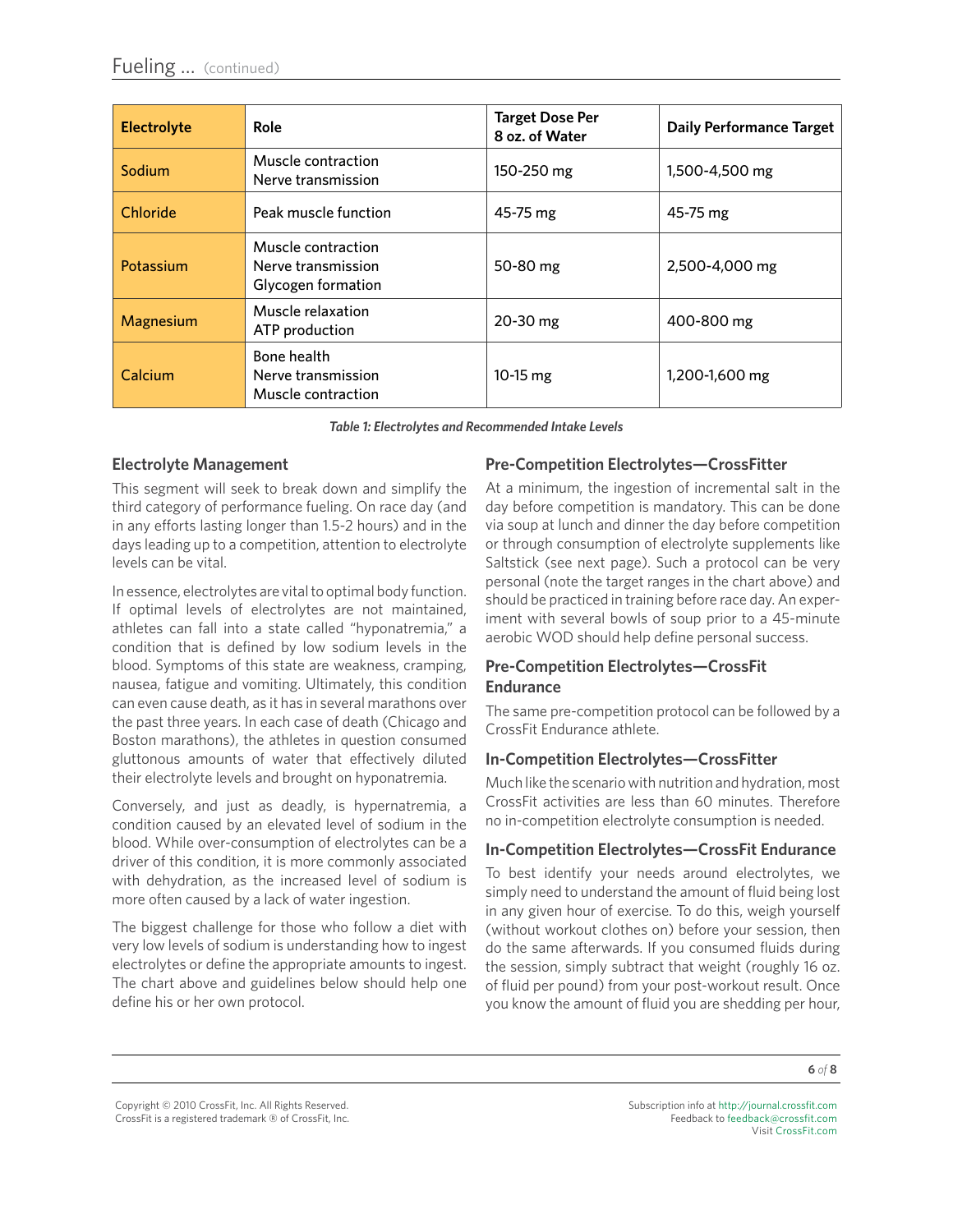| Electrolyte    | Average Sweat (per 11 oz./315 ml) | <b>SaltStick Caps (per capsule)</b> |
|----------------|-----------------------------------|-------------------------------------|
| Sodium (mg)    | 220                               | 215                                 |
| Potassium (mg) | 63                                | 63                                  |
| Magnesium (mg) | -8                                | 11                                  |
| Calcium (mg)   | 16                                | 22                                  |

*Table 2: Comparison of Electrolyte Loss in Sweat and Electrolyte Content of SaltStick Supplement*

*Source: Maughan, Shirreffs. Fluid and electrolyte loss and replacement in exercise. Oxford Textbook of Sports Medicine. 2nd Edition. Harris, Williams, Stanish, Micheli, eds. New York: Oxford University Press, 1998. pp. 97-113.*

you can then estimate losses of various electrolytes as below. I've also included an electrolyte breakdown of the leading electrolyte supplement, [Saltstick.](http://www.saltstick.com)

Now that you know your sweat rate, you can plan your training and racing activities appropriately. As an example, if you are sweating about 22 oz. per hour, you now know that you need to replace about 440 milligrams of sodium every hour to retain optimal performance. Before jumping into an electrolyte-/sodium-replacement supplement, you must back out the electrolytes present in your calorie source (gels, bars, etc.). So, if you are using GU Energy gels, each pouch contains about 55 milligrams of sodium. Based on consuming three gels per hour, your nutrition source will be doubling as a sodium replacement source as well but will come up short by about 275 milligrams. Therefore, the use of an electrolyte-replacement capsule like Saltstick (one to two capsules per hour) will be needed.

# **Post-Competition Electrolytes—CrossFitter**

If there is no immediate sense of urgency in the athlete's condition (no dizziness, cramping, vomiting, nausea, headaches, etc.), no incremental attention to electrolyte ingestion is needed past your normal post-competition protocol (recovery drink/nutrition). If, however, there are signs of the maladies listed, immediate medical attention should be sourced, with the athlete potentially in need of a saline IV drip to quickly administer needed electrolytes and water.



*By calculating the electrolytes lost through sweat, you can decide how you will replace them with tablets, gels or beverages during a long competition.*

Copyright © 2010 CrossFit, Inc. All Rights Reserved. CrossFit is a registered trademark ‰ of CrossFit, Inc.

Subscription info at <http://journal.crossfit.com> Feedback to [feedback@crossfit.com](mailto:feedback@crossfit.com) Visit [CrossFit.com](http://www.westside-barbell.com/)